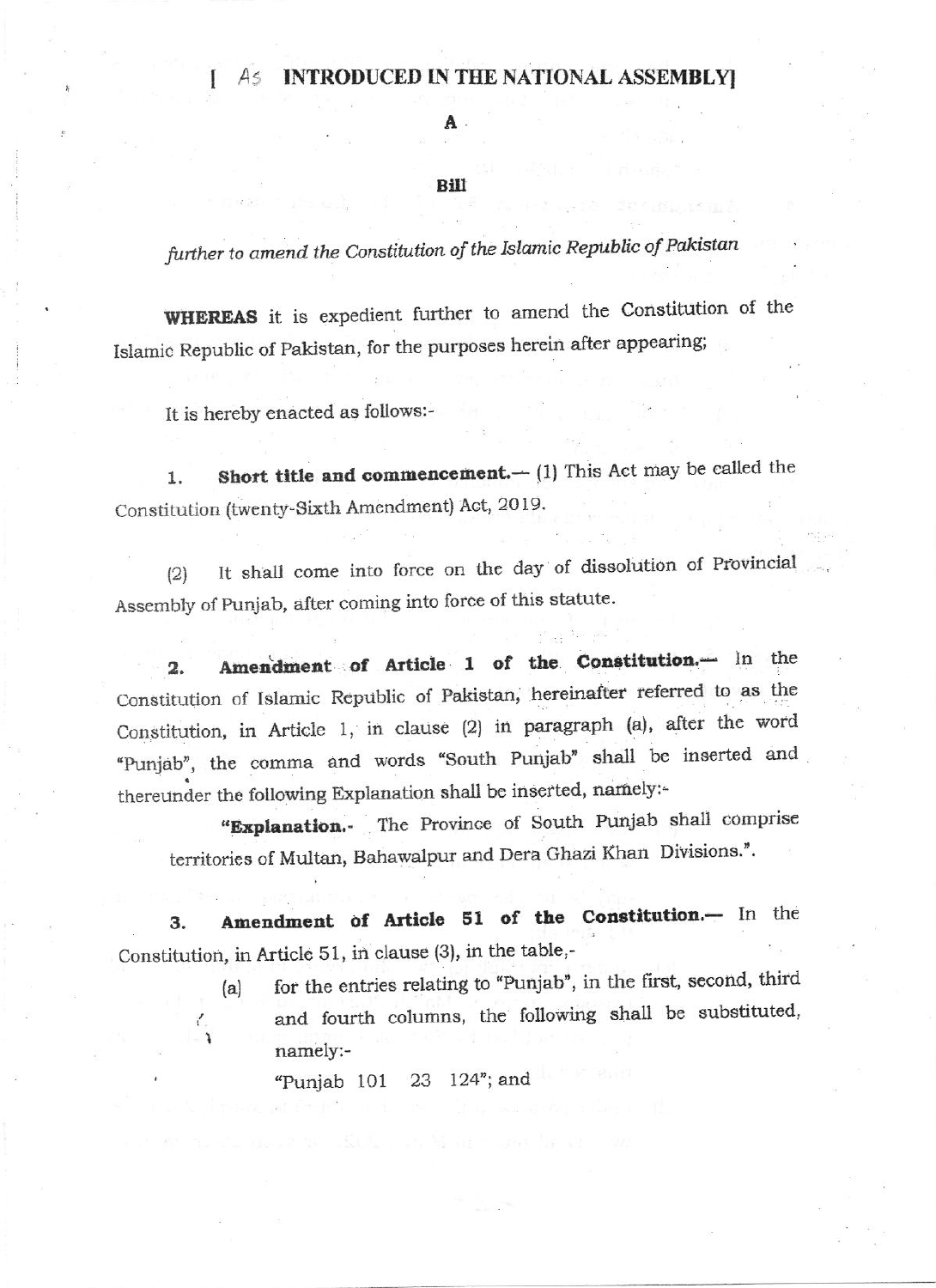(b) after the entries relating to "Punjab", substituted as aforesaid, the following new entries shall be inserted, namely: -

'South Funjab 46 10 56'

4. Amendment of Article 59 of the Constitution.-- In the Constitution, in Article  $59,$ -

 $(1)$  In clause  $(1),-$ 

- (a) for the words "one hundred and four", the words "one hundred and twenty-seven" shall be substituted; and
- (b) in paragraph (f), for the word "four", the word 'five' shall be substituted.

 $\lbrack 2 \rbrack$  Clause (4) shall be renumbered as clause (5) of that Article and before clause (5) renumbered as aforesaid, the following new clause shall be inserted, namely:-

"{41 The seats of members enhanced through the Constitution (Twenty-Sixth Amendment) Act, 2019, shall be filled within one hundred and twenty days of the commencement of the said Act:-

- (a) uniler pamgraph (a), seven shall retire a{ter the expiration of the first three years and seven shell retire after the expiration of the next three years;
- (b) uncler paragraph (d), one shall retire in March 2024 and seven shall retire in March 2027 or such other dates as 'may be notified by Election Commission of Pakistan in this behalf;
- (c) under paragraph (e), two shall retire in March 2024 and two shall retire in March 2027 or such other dates as may be notified by Election Commission of Pakistan in this behalf; and
- (d) under paragraph  $(f)$ , two shall retire in March 2024 and two shall retire in March 2027 or such other dates as

 $-2-$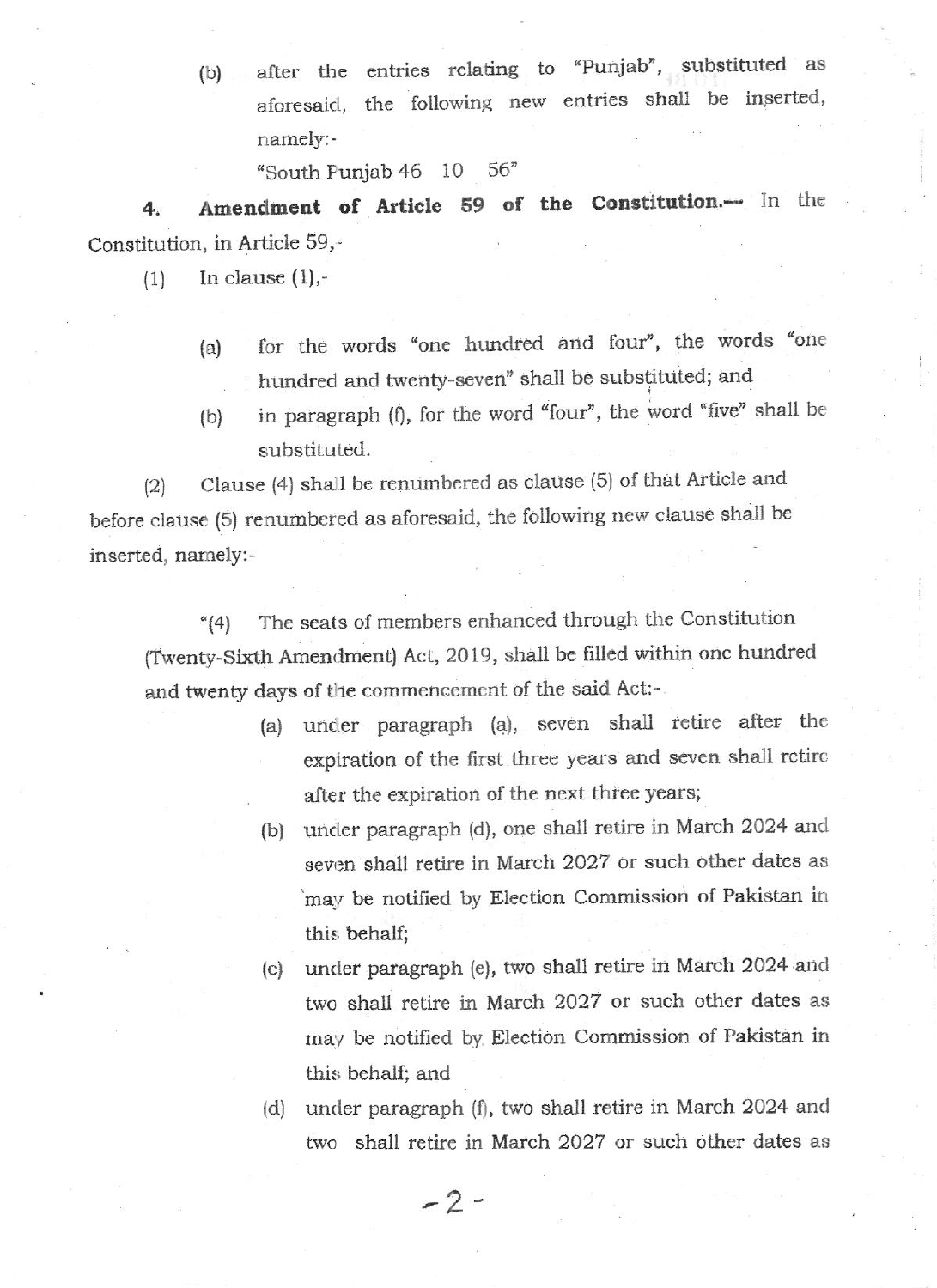may be notified by Election Commission of Pakistan in this behalf.

Amendment of Article 106, of the Constitution.- In the 5. Constitution, in Article 106, in clause (1), in the table,-

(a) for the entries relating to "Punjab", in the first, second, third and fourth columns, the following shall be substituted, namely:-

"Punjab 202 44 5 251"; and

(b) after the entries relating to "Punjab", substituted as aforesaid, the following new entries shall be inserted, namely:- $120"$ "South Punjab 95 22 3

Amendment of Article 175A, of the Constitution.- In the 6. Constitution, in Article 175A, after clause (6), the following clause shall be inserted, namely:-

for initial appointment of the Chief Justice and the  $(6A)$ Judges of the Province of South Punjab, the chief Justices of the four Provincial High Courts shall also be members of the Commission.".

Amendment of Article 198 of the Constitution.- In the 7. Constitution, Article 198 shall be substituted by the following:-

"198. The seat of the High Court. (1) The following shall be High Courts in the Country and each High Court shall have a principal seat provided hereinbelow:-

- Punjab High Court, having its principal seat at Lahore;  $(a)$
- Southern Punjab High Court, having its principal seat at  $(b)$ Multan:
- Sindh High Court, having its principal seat at Karachi;  $(c)$

**RESISTENTIAL AN INFINITION DRESSERV** 

Members, National Assembly

- Balochistan High Court, having its principal seat at Quetta;  $(d)$
- Islamabad High Court, having its principal seat at  $(e)$ Islamabad.